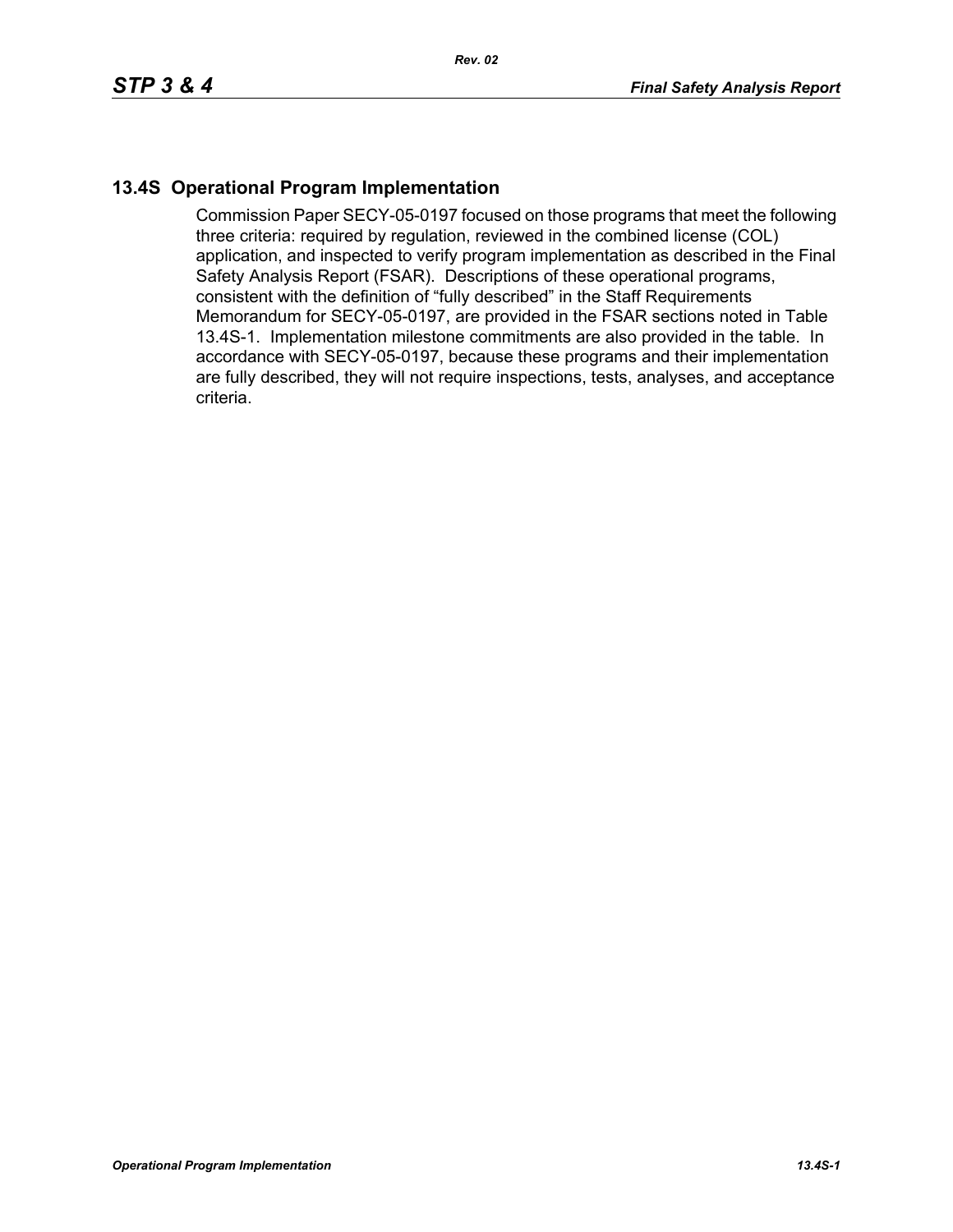|                |                                                        |                                                                                           | <b>FSAR</b>             | Implementation                               |                                                                        |
|----------------|--------------------------------------------------------|-------------------------------------------------------------------------------------------|-------------------------|----------------------------------------------|------------------------------------------------------------------------|
| Item           | <b>Program Title</b>                                   | <b>Program Source</b><br>(Required By)                                                    | (SRP)<br><b>Section</b> | <b>Milestone</b>                             | <b>Requirement</b>                                                     |
| 1              | Inservice Inspection<br>Program                        | 10 CFR 50.55a(g)                                                                          | 5.2.4<br>6.6            | Commercial operation                         | 10 CFR 50.55a(g)<br>ASME Section XI IWA-2430(b)                        |
| $\overline{2}$ | <b>Inservice Testing Program</b>                       | 10 CFR 50.55a(f)<br>10 CFR 50, App A                                                      | 3.9.6<br>5.2.4          | After generator on line on nuclear<br>heat   | 10 CFR 50.55a(f)<br><b>ASME OM Code</b>                                |
| 3              | <b>Environmental Qualification</b><br>Program          | 10 CFR 50.49(a)                                                                           | 3.11                    | None specified Fuel Load                     | License Condition                                                      |
| 4              | Preservice Inspection<br>Program                       | 10 CFR 50.55a(g)                                                                          | 5.2.4<br>6.6            | Completion prior to initial plant<br>startup | 10 CFR 50.55a(g)<br>ASME Section XI IWB-2200(a)                        |
| 5              | <b>Reactor Vessel Material</b><br>Surveillance Program | 10 CFR 50.60<br>10 CFR 50, App H                                                          | 5.3.1                   | None specified Initial criticality           | License Condition                                                      |
| 6              | Preservice Testing Program                             | 10 CFR 50.55a(f)                                                                          | 3.9.6                   | None specified Fuel Load                     | <b>License Condition</b>                                               |
| $\overline{7}$ | Containment Leakage Rate<br><b>Testing Program</b>     | 10 CFR 50.54(o)<br>10 CFR 50, App A<br>(GDC 32)<br>10 CFR 50, App J<br>10 CFR 52.47(a)(1) | 6.2.6                   | Fuel load                                    | 10 CFR 50, App J<br>Option A - Section III<br>Option B - Section III.A |

*Rev. 02*

*STP 3 & 4*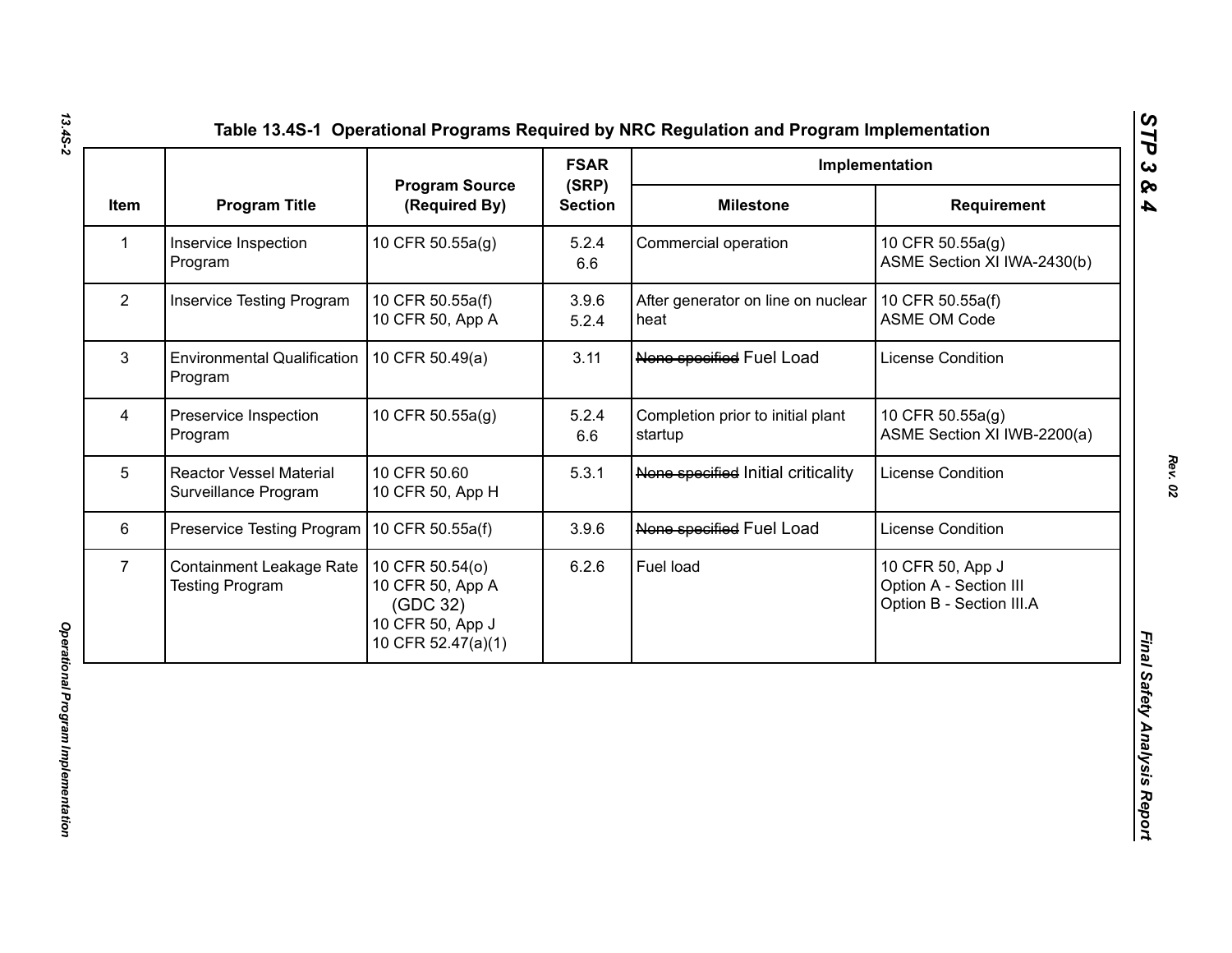|      | <b>Program Title</b>                                                                                                                 | <b>Program Source</b><br>(Required By)                                                                  | <b>FSAR</b><br>(SRP)<br><b>Section</b> | Implementation                                                                                    |                          |
|------|--------------------------------------------------------------------------------------------------------------------------------------|---------------------------------------------------------------------------------------------------------|----------------------------------------|---------------------------------------------------------------------------------------------------|--------------------------|
| Item |                                                                                                                                      |                                                                                                         |                                        | <b>Milestone</b>                                                                                  | Requirement              |
| 8    | Fire Protection Program                                                                                                              | 10 CFR 50.48                                                                                            | 9.5.1                                  | None specified Receipt of fuel<br>onsite (as pertains to fire<br>protection for new fuel storage) | <b>License Condition</b> |
|      |                                                                                                                                      |                                                                                                         |                                        | Fuel load (complete program)                                                                      |                          |
| 9    | Process and Effluent<br>Monitoring and Sampling<br>Program                                                                           |                                                                                                         |                                        |                                                                                                   |                          |
|      | Radiological Effluent<br><b>Technical Specifications/</b><br><b>Standard Radiological</b><br><b>Effluent Controls</b><br>(RETS/SREC) | 10 CFR 20.1301<br>10 CFR 20.1302<br>10 CFR 50.34a<br>10 CFR 50.36a<br>10 CFR 50, App I,<br>Sect II & IV | 11.5                                   | None specified Fuel Load                                                                          | License Condition        |
|      | <b>Offsite Dose Calculation</b><br>Manual (ODCM)                                                                                     | Same as above                                                                                           | 11.5                                   | None specified Fuel Load                                                                          | <b>License Condition</b> |
|      | Radiological Environmental<br>Monitoring Program<br>(REMP)                                                                           | Same as above                                                                                           | 11.5                                   | None specified Fuel Load                                                                          | <b>License Condition</b> |
|      | Process Control Program<br>(PCP)                                                                                                     | Same as above                                                                                           | 11.4                                   | None specified Fuel Load                                                                          | License Condition        |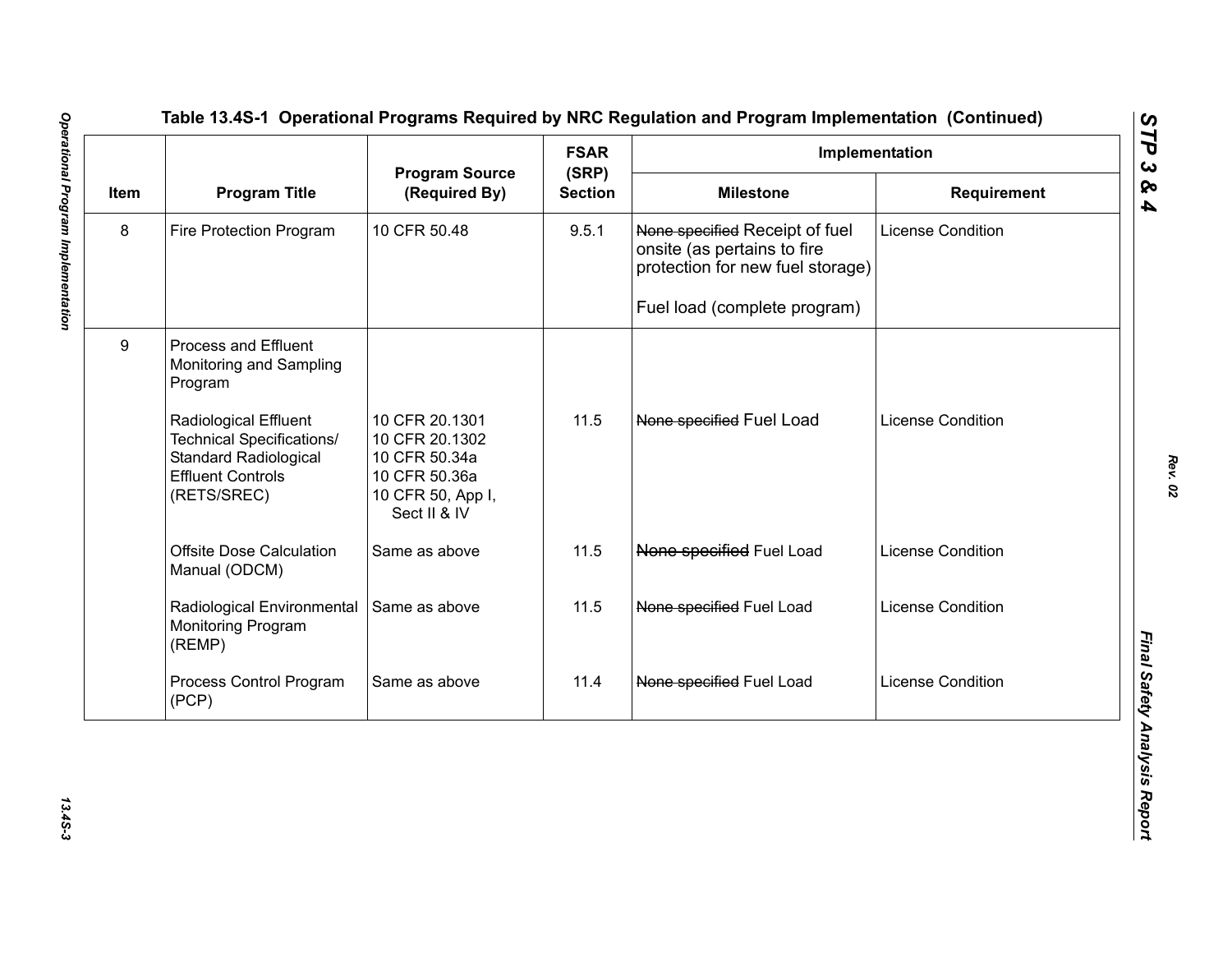|      |                                                     |                                                                              | <b>FSAR</b>             |                                                                                                                                         | Implementation           |  |
|------|-----------------------------------------------------|------------------------------------------------------------------------------|-------------------------|-----------------------------------------------------------------------------------------------------------------------------------------|--------------------------|--|
| Item | <b>Program Title</b>                                | <b>Program Source</b><br>(Required By)                                       | (SRP)<br><b>Section</b> | <b>Milestone</b>                                                                                                                        | <b>Requirement</b>       |  |
| 10   | <b>Radiation Protection</b><br>Program              | 10 CFR 20.1101                                                               | 12.5S                   | None specified The applicable<br>portions of the Radiation<br>Protection Program will be<br>implemented by the following<br>milestones: | <b>License Condition</b> |  |
|      |                                                     |                                                                              |                         | Initial receipt of byproduct,<br>source or special nuclear<br>materials (excluding exempt<br>quantities)                                |                          |  |
|      |                                                     |                                                                              |                         | Receipt of fuel onsite                                                                                                                  |                          |  |
|      |                                                     |                                                                              |                         | Fuel load                                                                                                                               |                          |  |
|      |                                                     |                                                                              |                         | First shipment of radioactive<br>waste                                                                                                  |                          |  |
| 11   | Non-Licensed Plant Staff<br><b>Training Program</b> | 10 CFR 50.120<br>10 CFR 52.78                                                | 13.2.2                  | 18 months prior to scheduled fuel<br>load                                                                                               | 10 CFR 50.120(b)         |  |
| 12   | <b>Reactor Operator Training</b><br>Program         | 10 CFR 55.13<br>10 CFR 55.31<br>10 CFR 55.41<br>10 CFR 55.43<br>10 CFR 55.45 | 13.2.1                  | None specified 18 months prior to<br>scheduled date of fuel load                                                                        | <b>License Condition</b> |  |
| 13   | Reactor Operator<br><b>Requalification Program</b>  | 10 CFR 50.34(b)<br>10 CFR 50.54(i)<br>10 CFR 55.59                           | 13.2.1                  | Within 3 months after issuance of<br>an operating license or the date<br>the Commission makes the<br>finding under 10 CFR 52.103(g)     | 10 CFR 50.54(i-1)        |  |

*Rev. 02*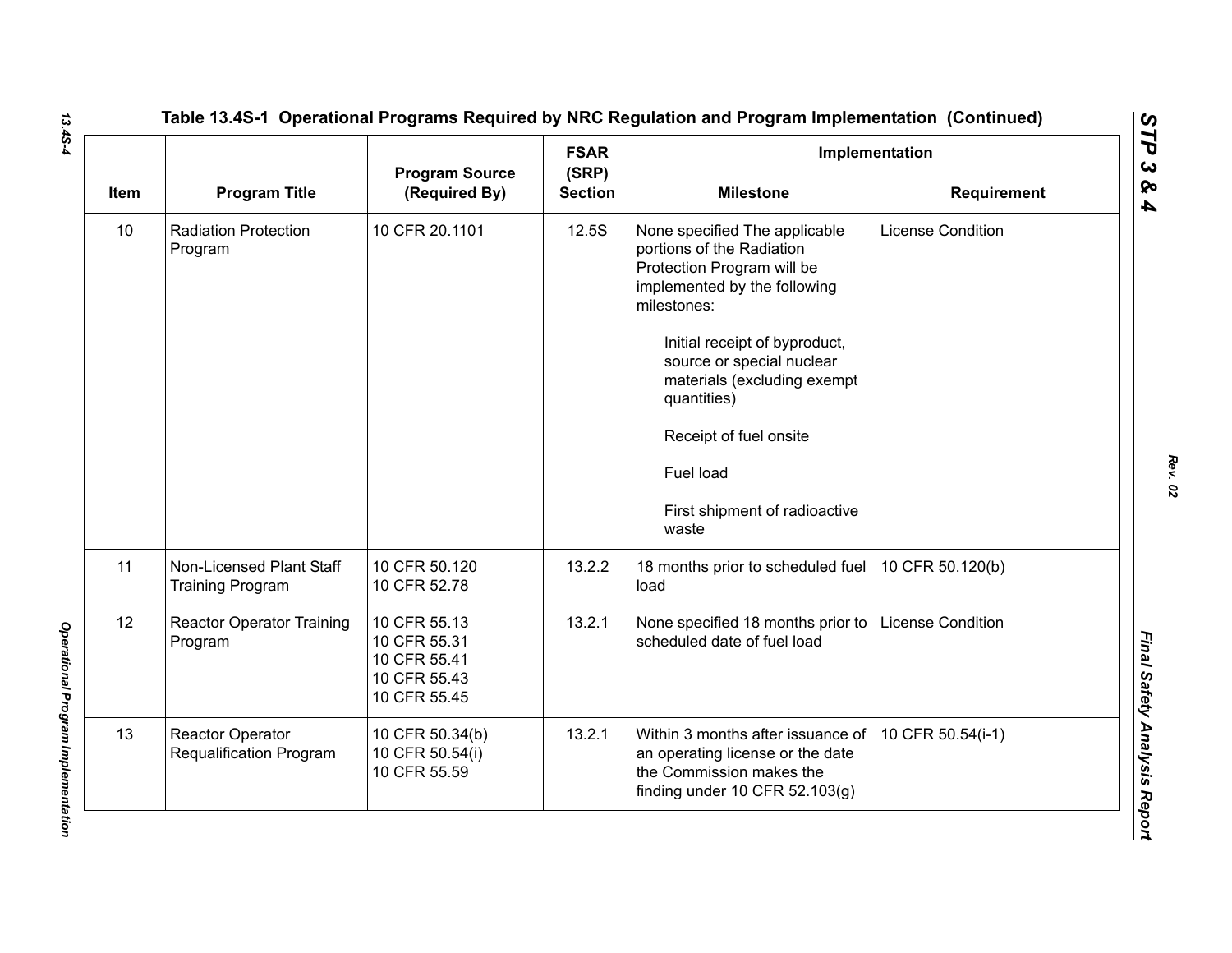| <b>Milestone</b><br>Requirement<br>Full participation exercise<br>10 CFR 50, App E.IV.F.2a(ii)<br>conducted within 2 years of<br>scheduled date for initial fuel load<br>Onsite exercise conducted within<br>10 CFR 50, App E.IV.F.2a(ii)<br>1 year before the scheduled date<br>for initial fuel load<br>10 CFR 50, App E.V<br>Applicant's detailed implementing | <b>Program Title</b><br>(Required By)<br><b>Section</b><br>10 CFR 50.47<br>13.3<br>10 CFR 50, App E<br>procedures for its emergency plan<br>submitted no less than within 180<br>days prior to scheduled date for<br>initial fuel load | <b>Emergency Planning</b> |  |      |                       | <b>FSAR</b> | Implementation |  |  |
|-------------------------------------------------------------------------------------------------------------------------------------------------------------------------------------------------------------------------------------------------------------------------------------------------------------------------------------------------------------------|----------------------------------------------------------------------------------------------------------------------------------------------------------------------------------------------------------------------------------------|---------------------------|--|------|-----------------------|-------------|----------------|--|--|
|                                                                                                                                                                                                                                                                                                                                                                   |                                                                                                                                                                                                                                        |                           |  | Item | <b>Program Source</b> | (SRP)       |                |  |  |
|                                                                                                                                                                                                                                                                                                                                                                   |                                                                                                                                                                                                                                        |                           |  | 14   |                       |             |                |  |  |
|                                                                                                                                                                                                                                                                                                                                                                   |                                                                                                                                                                                                                                        |                           |  |      |                       |             |                |  |  |
|                                                                                                                                                                                                                                                                                                                                                                   |                                                                                                                                                                                                                                        |                           |  |      |                       |             |                |  |  |
|                                                                                                                                                                                                                                                                                                                                                                   |                                                                                                                                                                                                                                        |                           |  |      |                       |             |                |  |  |
|                                                                                                                                                                                                                                                                                                                                                                   |                                                                                                                                                                                                                                        |                           |  |      |                       |             |                |  |  |